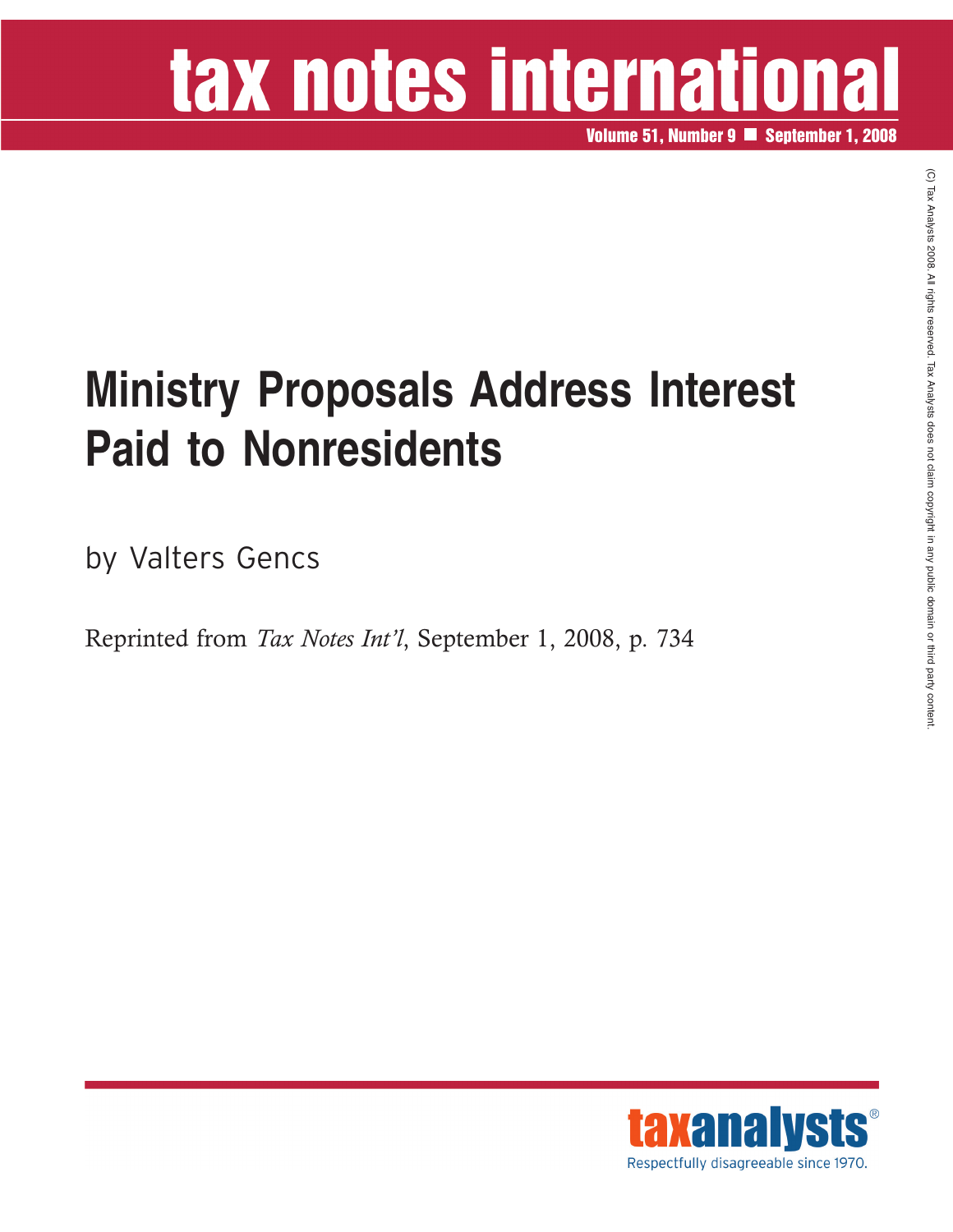## COUNTRY DIGEST

#### **Ministry Proposals Address Interest Paid to Nonresidents**

Latvia's Finance Ministry on March 31, 2009, will submit to the Cabinet of Ministers proposed amendments to bring the Law on Corporate Income Tax into line with EU law, specifically regarding rules on the deductibility of interest paid to nonresidents.

The proposals are being drafted in response to a June 5 notice from the European Commission notifying Latvia of the discriminatory nature of the rules. Latvia adopted a response to the notice on July 29, acknowledging that the provisions at issue are incompatible with EU law and confirming that the corporate tax law will be amended accordingly.

#### **Discriminatory Rules**

Article 64 of the law establishes rules regarding the adjustment of taxable income for interest payments (thin capitalization rules). It says an entity's taxable income will be increased:

- by interest payments that exceed the amount calculated by applying to a loan the last month's short-term credit rate (at credit institutions specified by the Central Statistics Bureau) for the tax period, multiplied 1.2 times (the amount of interest included in expenditures for economic activities may not exceed the actual calculated amount of the interest payments); and
- by interest payments that exceed the average amount of debt obligations in the tax period on which the interest payments are calculated, which is equal to the fourfold amount of equity reflected in the taxpayer's annual accounts (at the beginning of the tax period). Calculations of the equity will be reduced by the revaluated reserve of longterm investments and other reserves that have not been created as a result of the division of profits.

If both of the conditions apply to an entity's interest payments, its taxable income will be increased by the greater amount, as calculated in accordance with article 64.

However, paragraph 4 of article 64 provides for an exemption. It says the thin capitalization rules do not apply to credit institutions and insurance companies or to interest payments for credits, leasing services, and loans provided by credit institutions registered in the Republic of Latvia or in another EU member state or by the Latvian Treasury, the Nordic Investment Bank, the World Bank, or by residents of the Republic of Latvia.

The discriminatory aspect of the law is that the exemption does not apply to residents of another EU/ European Economic Area member state, only to residents of the Republic of Latvia. This violates EU law, particularly articles 49 and 56 of the EC treaty and articles 36 and 40 of the Agreement on the European Economic Area, all of which deal with the freedom to provide services and the free movement of capital.

Latvia acknowledges the violation in its response to the commission's formal notice, but also pointed out that the European Court of Justice's judgment in *Test Claimants in the Thin Cap Group Litigation* (C-524/04) may not be applicable in Latvia's case, as there are no objective criteria that can be used to establish (recognize) wholly artificial arrangements for tax purposes. (For the ECJ judgment in *Test Claimants in the Thin Cap Group Litigation*, see *Doc 2007-6302* or *2007 WTD 50-9*.)

The commission does not mention such criteria in its communication to the European Council, the European Parliament, and the European Economic and Social Committee on ''the application of antiabuse measures in the area of direct taxation within the EU and in relation to third countries'' (COM (2007) 785), although the existence of such criteria would help EU member states ensure that their national tax laws are in compliance with the fundamental freedoms of the EC Treaty and the EEA Agreement while at the same time preventing tax avoidance. One of the main aims of Latvia's thin capitalization rules is the prevention of tax avoidance.

#### **Conclusion**

Notably, article 64 was implemented into Latvia's corporate income tax law on June 19, 2003, at which time the exemption from the thin capitalization rules